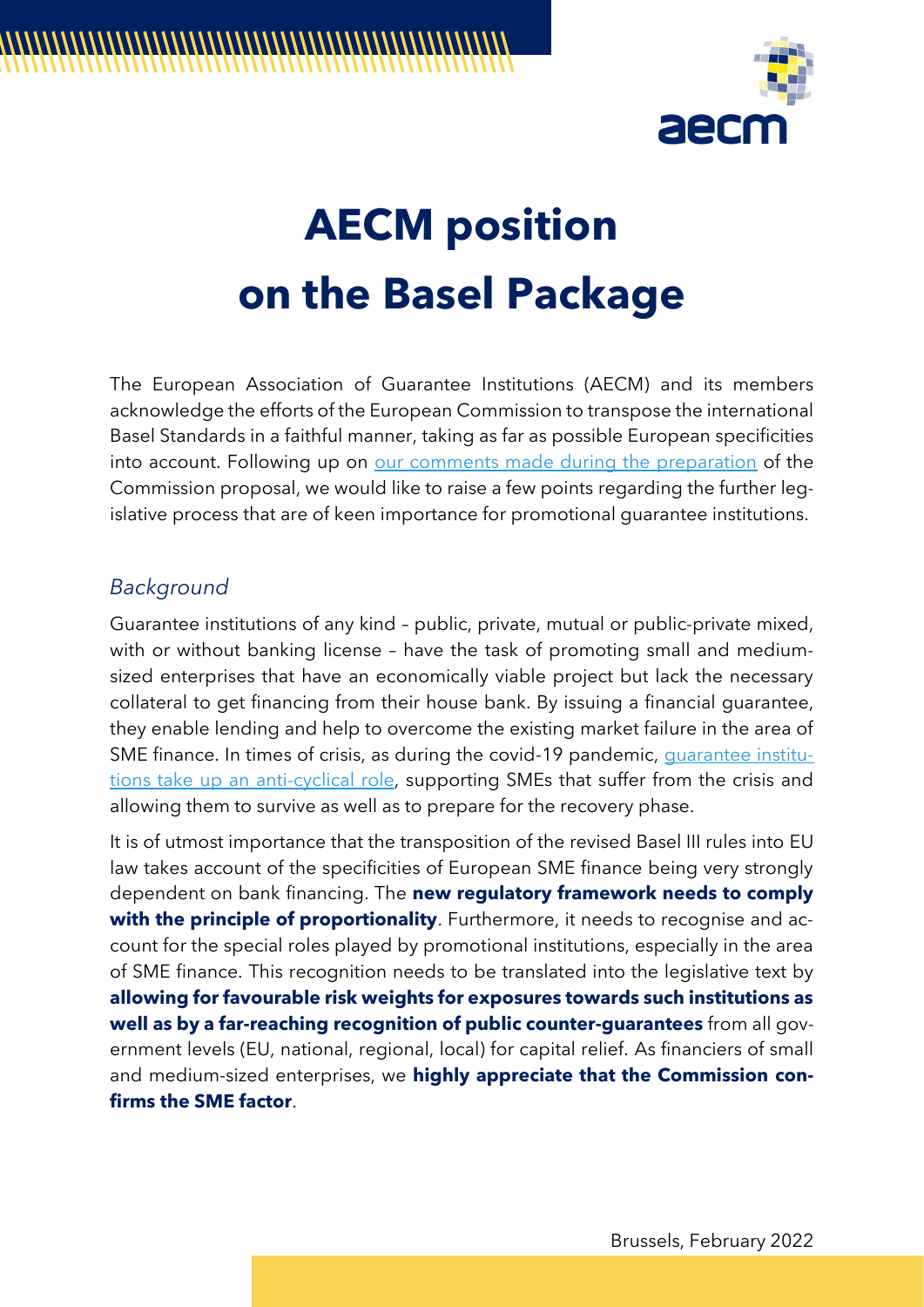

# *Comments on the CRR proposal*

#### *Unrated institutions*

Most guarantee institutions are non-profit promotional institutions that usually operate with a public counter-guarantee and that are not listed on capital markets. Furthermore, in most cases they are very small institutions. It is therefore unusual for many guarantee institutions to have an external rating.

The current Commission proposal foresees an increase of the risk weight of exposures towards unrated institutions – even in the case of grade A from 20% to 30% or to 40%. This increase would sensitively impact the promotional conditions that guarantee institutions can offer to their SME clients. The increase does not only endanger promotional conditions offered by our members to supported SMEs, but it does so without any justifiable need to increase these weights from a risk perspective. The operations of most of our members are at least partially backed by their respective governments (or by EU funds). **We therefore suggest introducing a further bucket for promotional institutions that would benefit from a lower, 20% RW or to lower the proposed RW in the bucket for grade A to 20%.**

See annex 1 for the proposed amendment of Article 121.

## *Unrated corporates*

Corporates that do not classify as SME or retail and that do not dispose of an external rating will face a substantial increase of the risk weight following a transition period until 2032. During this transition phase, companies without an external rating, can continue to benefit from the 65% RW provided that those exposures have a probability of default (PD) of less or equal to 0.5%. SMEs with a turnover exceeding mEUR 50<sup>1</sup> as well as small midcaps benefitting from promotional guarantee support usually do not have an investment grade PD. This, however, does not justify the blanket attribution of the 100% RW.

We are of the opinion that the attribution of the 100% RW in no way reflects the financing reality and prevents the consideration of financial peculiarities in companies and ultimately does not lead to a risk-adequate assessment of the receivable. That is why we object this blanket attribution of the 100% RW to unrated companies

<sup>1</sup> The SME definition used for this provision is not coherent with the official EU SME definition. It refers only to the turnover criterion, leaving the headcount and the balance sheet criteria unconsidered. A company respecting the EU SME definition by not exceeding the headcount and the balance sheet threshold, might not be treated as SME if its turnover exceeds the mEUR 50 threshold.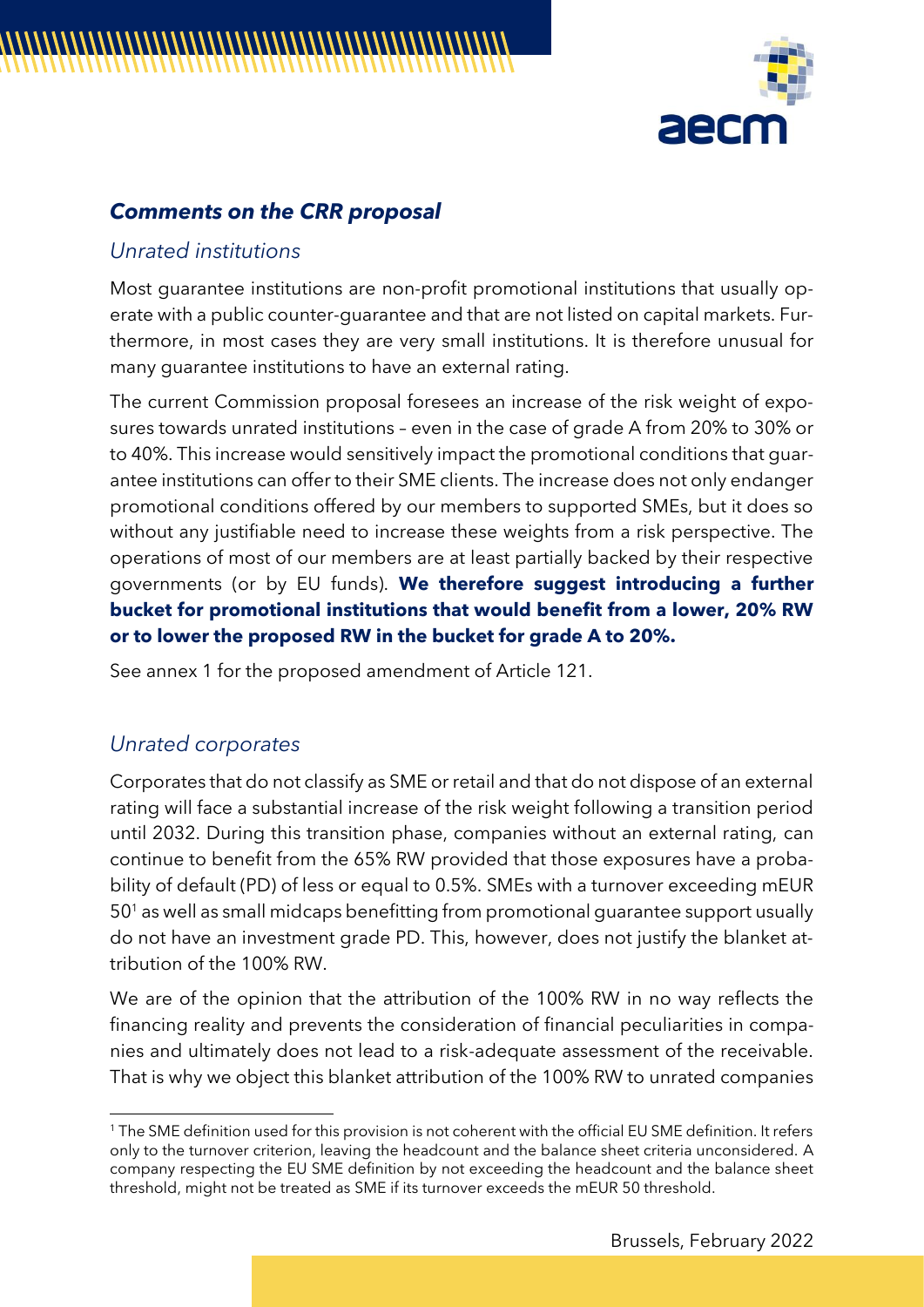

in the period after 2032 and during the transition period for non-investment grade exposures.

External ratings are costly, especially for SMEs and small mid-caps that do not intend to access capital markets. Therefore, **a long-term solution needs to be found that takes the particular situation of European SMEs and small midcaps into account. It could for example be envisioned to use the financing banks' or the guarantee institutions' rating as official rating in the case of companies that respect the EU SME or small midcap definition.** 

During the transition period, no distinction shall be made according to the PD, meaning that **also companies with a PD higher than 0.5% should benefit from the transitional arrangement**. This is of particular importance in an in-pandemic or post-pandemic situation where the PD is not necessarily a good indicator for the viability of a company. Assigning a higher RW to viable unrated companies with a PD higher than 0.5% will seriously impair their recovery and thereby adversely affect the riskiness of the financing operation.

See annex 1 for the proposed amendment of Article 465(3).

#### *Retail exposures*

We appreciate that the current proposal does not foresee a hard granularity criterion defining volumes only as retail business in case that they are less than 0.2% of the total volume of the retail business portfolio. This is important since in the business activities of guarantee institutions with overall smaller portfolios, even small counterparty risk positions of significantly less than kEUR 100 could fail to comply with such a granularity criterion. The proposal, however, states that the exposure in question must *"represents one of a significant number of exposures with similar characteristics, such that the risks associated with such exposure are substantially reduced;"*

EBA is mandated to develop guidelines *"to specify proportionate diversification methods under which an exposure is to be considered as one of a significant number of similar exposures […]".* **It is of utmost importance to make sure that a hard granularity criterion (in form of a fix percentage) is not introduced through the backdoor, since this would unduly disadvantage institutions with small retail portfolios.**

See annex 1 for the proposed amendment of Article 123.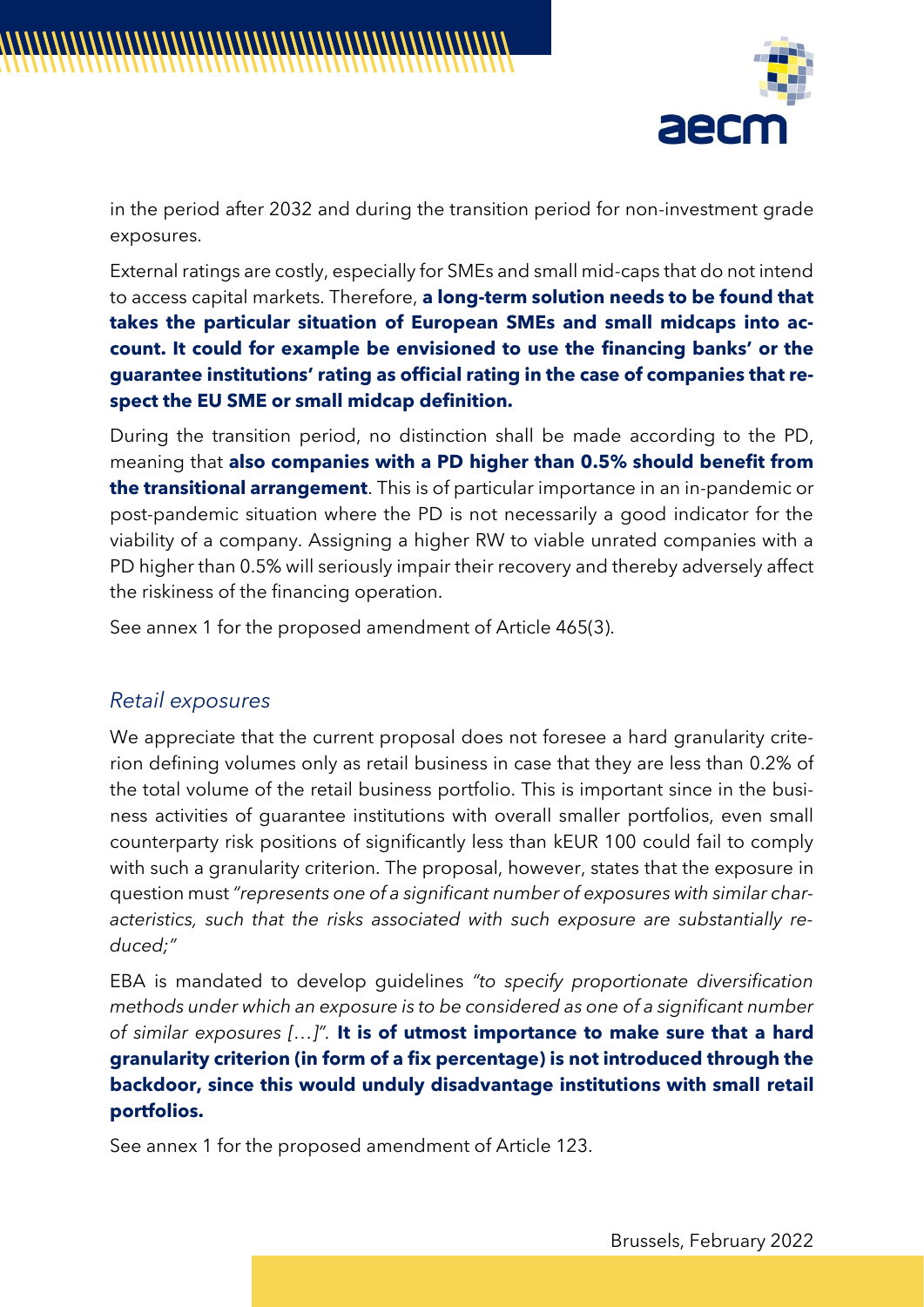



#### *Treatment of equity and quasi-equity exposures*

Some AECM members offer besides their classical loan guarantees, promotional equity or quasi-equity products or guarantees covering such products. These instruments are crucial in order to strengthen the capital base of small and medium-sized companies. This is for example of outstanding relevance in the current recovery phase that many SMEs entered after having taken on considerable volumes of debt. In order to allow for a broad use of these instruments, it is important to account for the promotional character of such operations when attributing risk weights. Several factors contribute to the lower risk of promotion equity or quasi-equity respectively a guarantee on one of the two. These products are long-term oriented and in the case of our members mostly small in size allowing thereby for efficient risk mitigation. They are often granted for the purpose of stabilisation of a small company. With this in mind, **we call for a risk weight of maximum 100% for promotional equity, quasi-equity or guarantees on both**. The share of these that is publicly counterguaranteed shall bear a 0% risk weight.

See annex 1 for the proposed amendments of Articles 128 and 133.

#### *Eligibility criteria for guarantees*

In order to be eligible, the CRR requires the *"credit protection contract [not to contain] any clause, the fulfilment of which is outside the direct control of the lending institution"*. *"A clause in the credit protection contract providing that faulty due diligence or fraud by the lending institution cancels or diminishes the extent of the credit protection offered by the guarantor, shall not disqualify that credit protection from being eligible"*. However, a credit protection is not eligible in case of a *"credit protection contract which can, in the event of fraud of the obligor, be cancelled or of which the extent of credit protection can be diminished"*.

This limitation is problematic because a guarantee institution needs to protect itself against fraud committed by both the onlender and the obligator. This protection is necessary in order to avoid moral hazard and to allow for an effective risk management. Disallowing credit protection providers to protect themselves against fraud might have unintended adverse effects on the effective risk position since obligators can engage in fraudulent activities without needing to fear the loss of guarantee protection. That is why **we strongly advocate for allowing credit protection contracts to include measures that protect the provider against fraud, as it is currently possible.**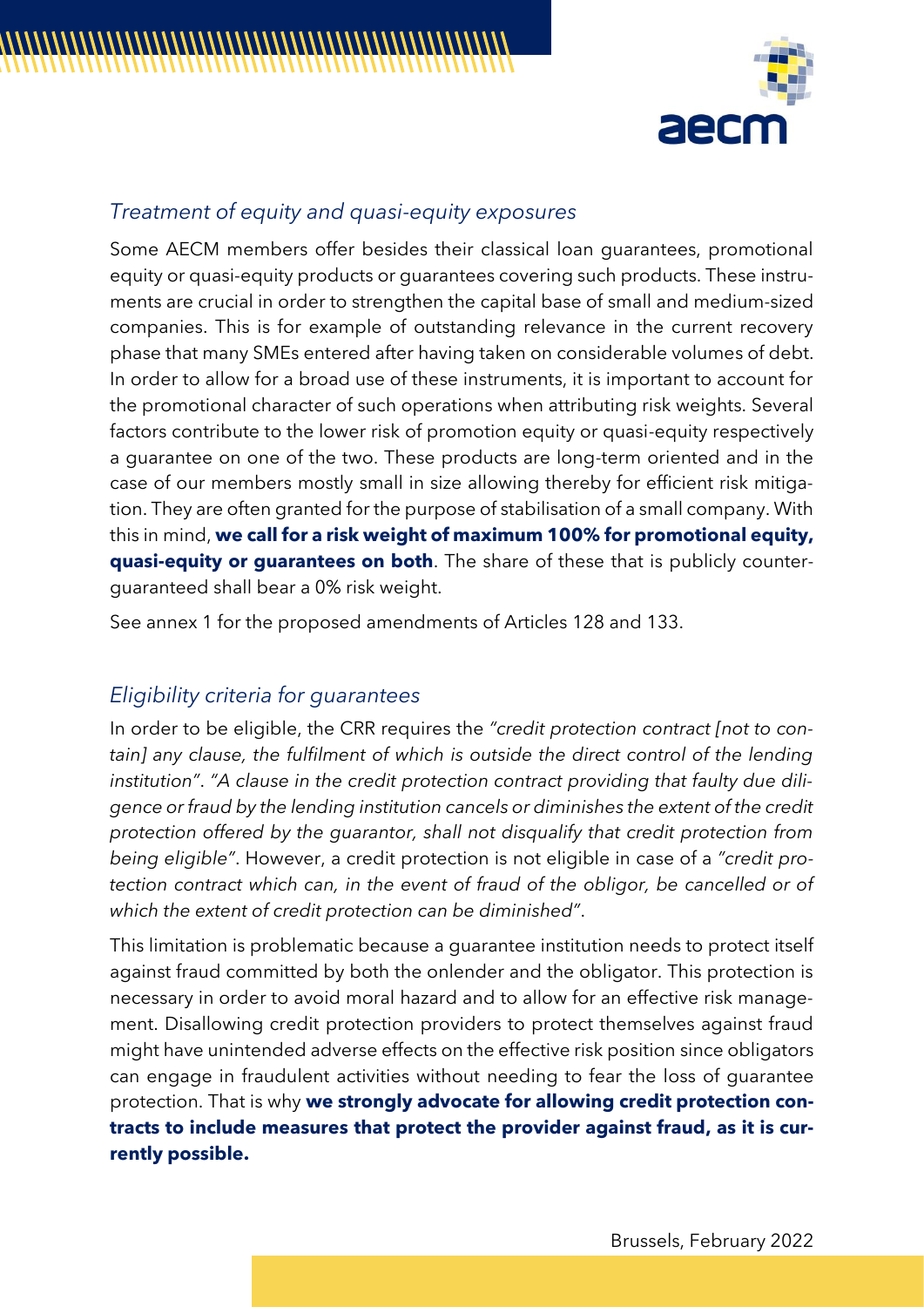



See annex 1 for the proposed amendment of Article 213.

#### *ESG Risks*

The new CRR will require institutions to report their exposure to ESG risks to their competent authorities. It is undoubtedly important to take these specific risk exposures into account. Nonetheless, we urge the co-legislators to take a proportionate approach and to introduce **lighter disclosure requirements for small and noncomplex institutions**, as defined in CRR Article 4.1 (145). The reason for this request is twofold. Smaller institutions do not dispose of the same resources as large institutions do. In order not to endanger their competitiveness, **it is important to take a proportionate approach when it comes to reporting and disclosure requirements**. Secondly, smaller institutions are less likely to be involved in the financing of large infrastructure projects that might pose the most relevant ESG risks. Their clients are tendentially smaller companies. This might also make it more difficult to assess risks since data/reportings from small companies are scarcer. **We therefore strongly recommend exempting SME financings of amounts smaller than EUR 3 million from the requirement to disclose the exposure to ESG risks.** Such an exemption makes sense since the concerned beneficiaries are not in the scope of NFRD and will likely not be in the scope of CSRD. Institutions financing these entities would therefore lack the required input data. Moreover, the exemption is justified from a risk perspective since small financings already per se allow for risk mitigation. This is the basis for the SME factor. It therefore seems reasonable to **extend the SME factor to ESG risk reporting**. Furthermore, the exemption will allow small companies to concentrate on their business project, instead of being obliged to use a considerable share of their resources for bureaucratic disclosures. It is largely recognised that proportionality is a way to compensate small entities for their competitive disadvantages due to their small size and limited resources. In the case of guarantee institutions, such an exemption would allow the promotional effect of the guarantee to fully materialise at the level of the small beneficiary company.

Lastly, we would like to call on the Commission to **make sure that ESG disclosure requirements under the CRR do not double any reporting requirements under the CSRD**. In order to reduce red tape to the necessary minimum, it is important to avoid any kind of double documentation caused by different European legislation.

Article 449a already allows for some simplifications (frequency of reporting and reporting recipient). However, a lighter treatment is also needed in terms of content.

See annex 1 for the proposed amendment of Article 449a.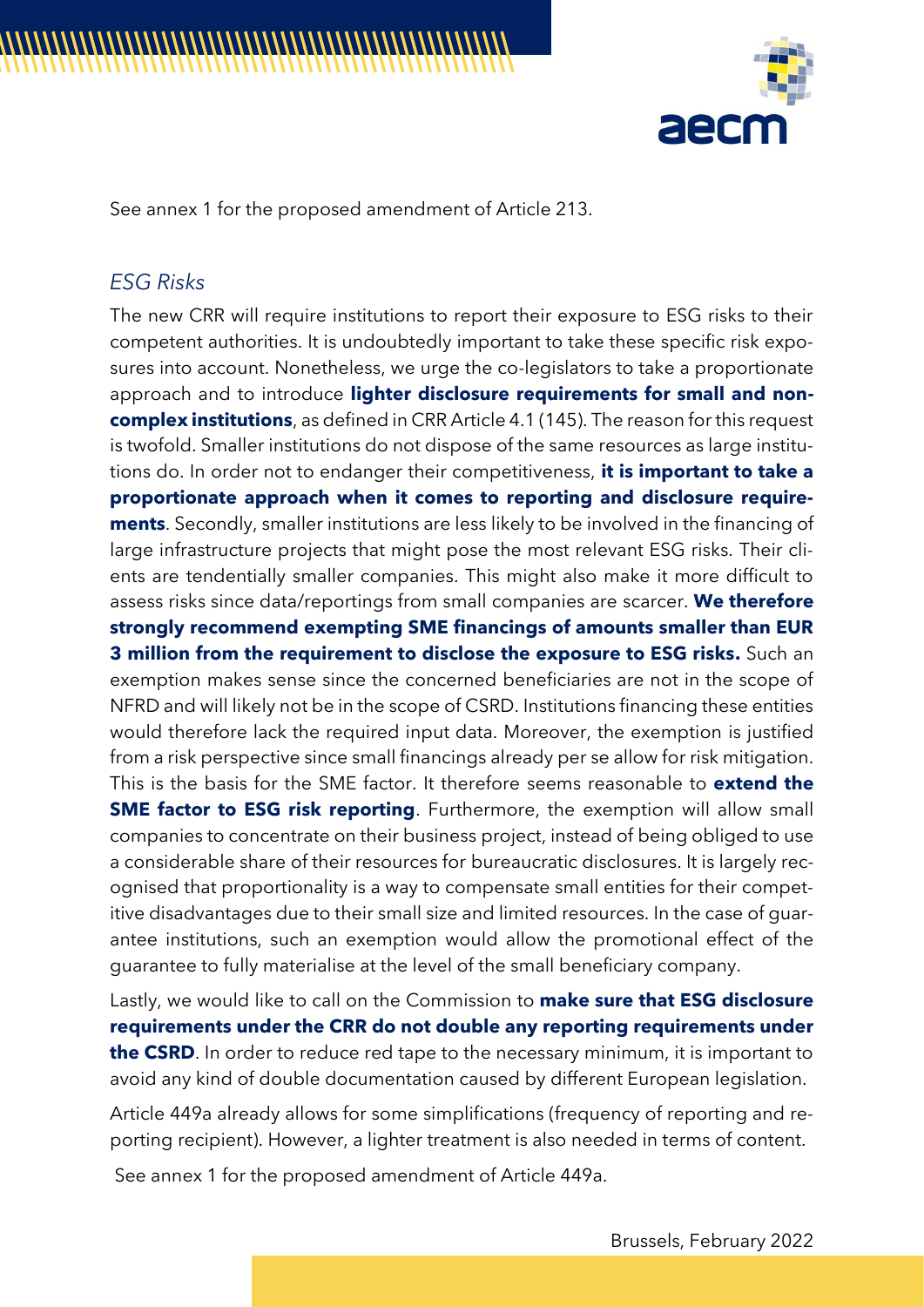

## *Timeline*

The new rules and their inherent procedural changes (IT, internal processing, etc.) will lead to a significant implementation burden for all institutions. New rules must be implemented before 2025. Depending on the duration of the further legislative process, this is likely to be a tough deadline, especially for smaller institutions. In order to ensure a level playing field between large and small institutions as well as to allow for a diligent implementation, we strongly **advocate for introducing an implementation period of at least 24 months** after coming into force of the legislation.

See annex 1 for the proposed adjustment of article 2.

# *EBA delegation*

The current proposal foresees numerous mandates for EBA to elaborate Regulatory Technical Standards (RTS). These do potentially have significant impact on capital requirements and compliance costs for financial institutions. EBA mandates should therefore be clearly framed and **EBA should be required to take a proportionate approach, i.e. to keep compliance costs for small and non-complex institutions**  at a minimum. This is important in order to ensure a level playing field for institutions of different size and type.

# *Comments on the CRD proposal*

## *Fit and Proper*

The Commission proposes amendments regarding the supervision of members of the management body and of key function holders. They clarify the role of banks and competent authorities for checking the compliance of board members, including the timing of such assessment. Furthermore, they set minimum requirements for key function holders.

**In order to limit red tape and to honour the principle of proportionality, requirements for "fit and proper" should be limited to credit institutions that do not qualify as small and non-complex.** Articles 91 and 91a to 91d shall therefore be amended so as to exempt small and non-complex institutions from the scope and to define lighter requirements.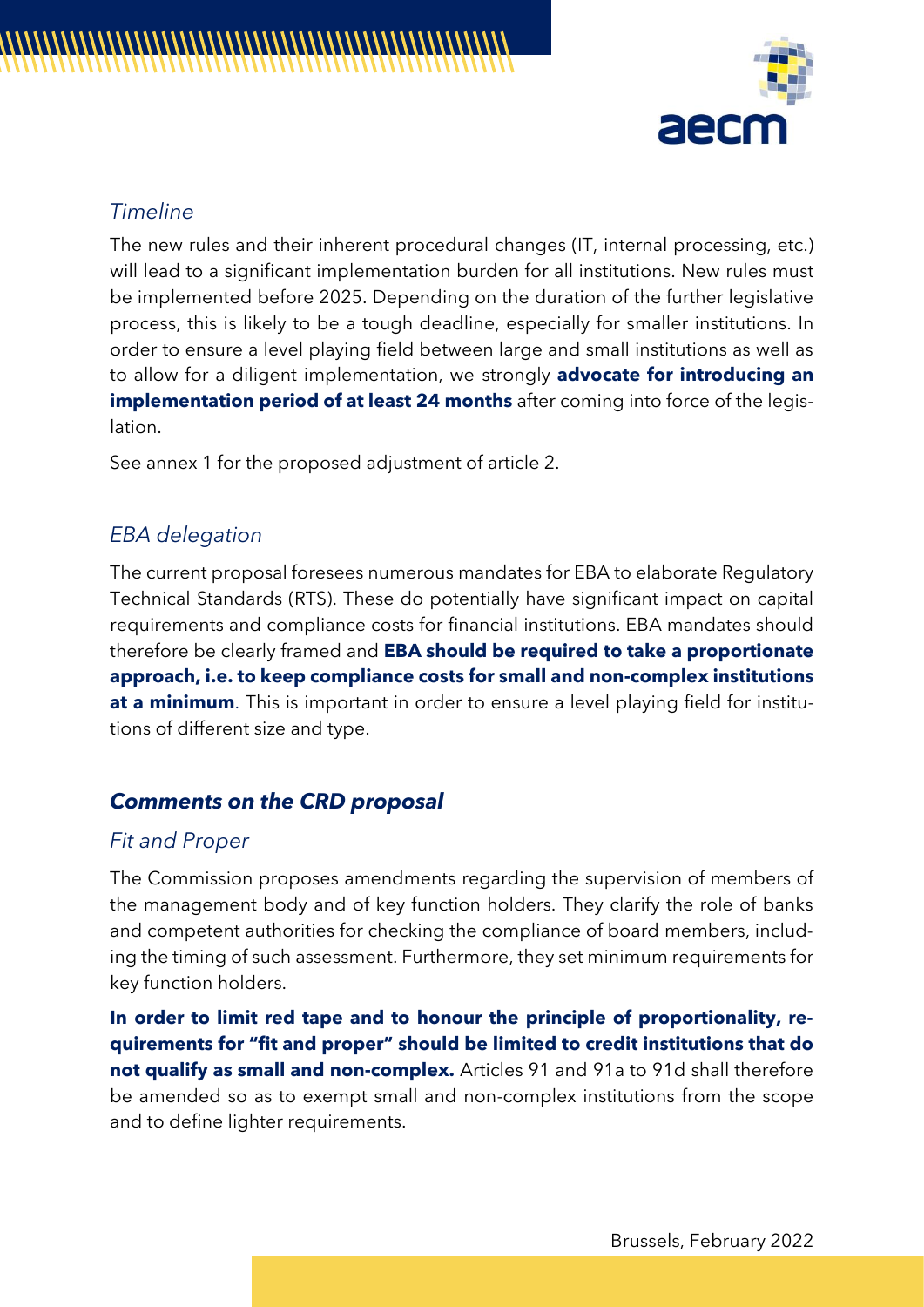

# *ESG Risks*

The proposal contains a number of provisions concerning the management of ESG risks as well as regarding the inclusion of ESG factors in the prudential framework. **When setting up these provisions, it is of utmost importance to take a proportionate approach, relieving smaller institutions with regard to the growing amount of additional requirements.**

See annex 2 for the proposed amendment of Articles 76 and 87a.

# *Conclusion*

Financial guarantees are an effective and budget-friendly instrument of economic policy, the positive impact of which on growth, employment and the economy in general is scientifically proven by many impact studies<sup>2</sup>. Guarantee institutions do not only jump in for SMEs in times of crisis<sup>3</sup>, but they also support them to overcome market failure in the area of SME finance<sup>4</sup> in normal times. **In order to allow guarantee institutions to play its promotional role and to maximise the positive impact they are providing to the European economy, it is paramount to take a proportionate approach with regard to reporting and disclosure requirements as well as to fully recognise the risk mitigating effect provided by themselves and by the public counter-guarantor.**

<sup>&</sup>lt;sup>2</sup> [AECM Statistical Yearbook 2020,](https://www.flipsnack.com/aecmeurope/aecm-statistical-yearbook-2020/full-view.html) Chapter V Impact Studies and Research and [AECM Statistical Year](https://aecm.eu/wp-content/uploads/2020/07/AECM-Statistical-Yearbook-2019.pdf)[book 2019,](https://aecm.eu/wp-content/uploads/2020/07/AECM-Statistical-Yearbook-2019.pdf) Chapter V Impact Studies and Research.

<sup>&</sup>lt;sup>3</sup> [AECM \(2021\): SME support in the covid crisis](https://www.flipsnack.com/aecmeurope/aecm-covid-brochure/full-view.html) - the role of quarantee institutions [AECM position on the need to keep up enhanced guarantee support \(2021\)](https://aecm.eu/wp-content/uploads/2021/03/202103_AECM-position-on-the-need-to-keep-up-enhanced-credit-guarantee-support.pdf)

<sup>4</sup> [OECD \(2006\).](https://www.oecd-ilibrary.org/finance-and-investment/the-sme-financing-gap-vol-i_9789264029415-en) The SME finance gap. Vol. 1. Theory and evidence.

For an overview of market failures in SME lending and mitigation techniques: [OECD \(2018\).](https://www.ggb.gr/sites/default/files/basic-page-files/OECD%20Scoreboard_%20Financing%20SMEs%20and%20Entrepreneurs_2018.pdf) Financing SMEs and entrepreneurs 2018. An OECD Scoreboard, OECD Publishing, Paris.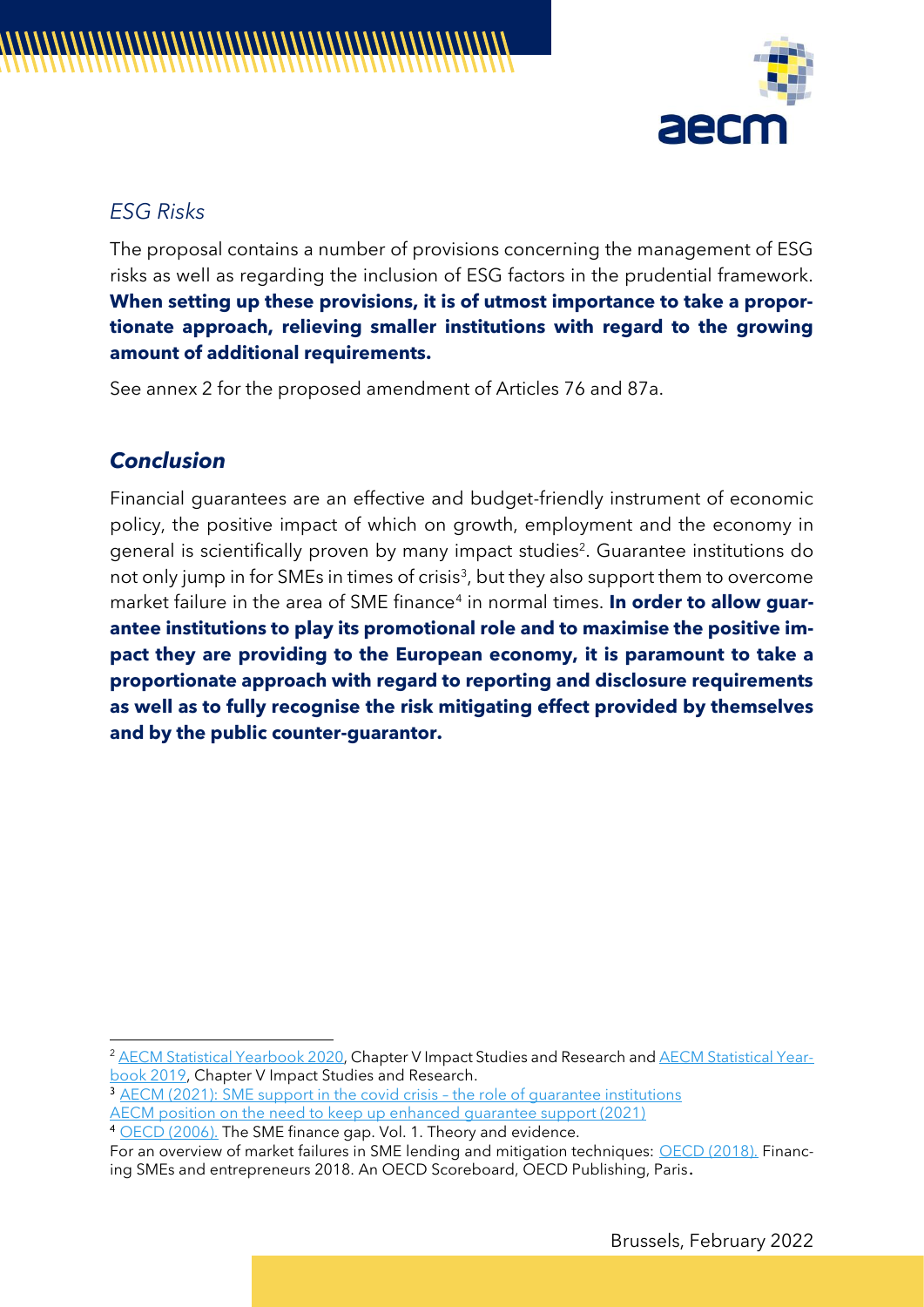



# *Annex 1: Suggested amendments CRR proposal*

Article 121(2)

b)

Exposures assigned to Grade A which are not short-term shall be assigned a risk weight of 30 **20** % where all of the following conditions are met:

(i) the exposure does not meet any of the conditions laid down in point (a);

(ii) the institution's Common Equity Tier 1 capital ratio is equal to or higher than 14 %;

(iii) the institution's leverage ratio is higher than 5 %.

c)

exposures assigned to Grade A, B or C that do not meet the conditions in point (a) or (b) shall be assigned a risk weight in accordance with the Table 5.

 $[\dots]$ 

Table 5

| Credit risk as-   Grade A<br>sessment             |       | Grade B | Grade C |
|---------------------------------------------------|-------|---------|---------|
| Risk weight   20 %<br>for short-term<br>exposures |       | 50 %    | 75 %    |
| Risk weight                                       | 4025% | 75 %    | 150 %   |

Article 123

[…]

EBA shall issue guidelines, in accordance with Article 16 of Regulation (EU) No 1093/2010, to specify proportionate diversification methods under which an exposure is to be considered as one of a significant number of similar exposures as specified in point (b), by [OP please insert the date  $= 1$  year after entry into force of this Regulation]. **These methods shall notably take the particular situation of small retail portfolios into account, exempting them from any percentual granularity criterion.**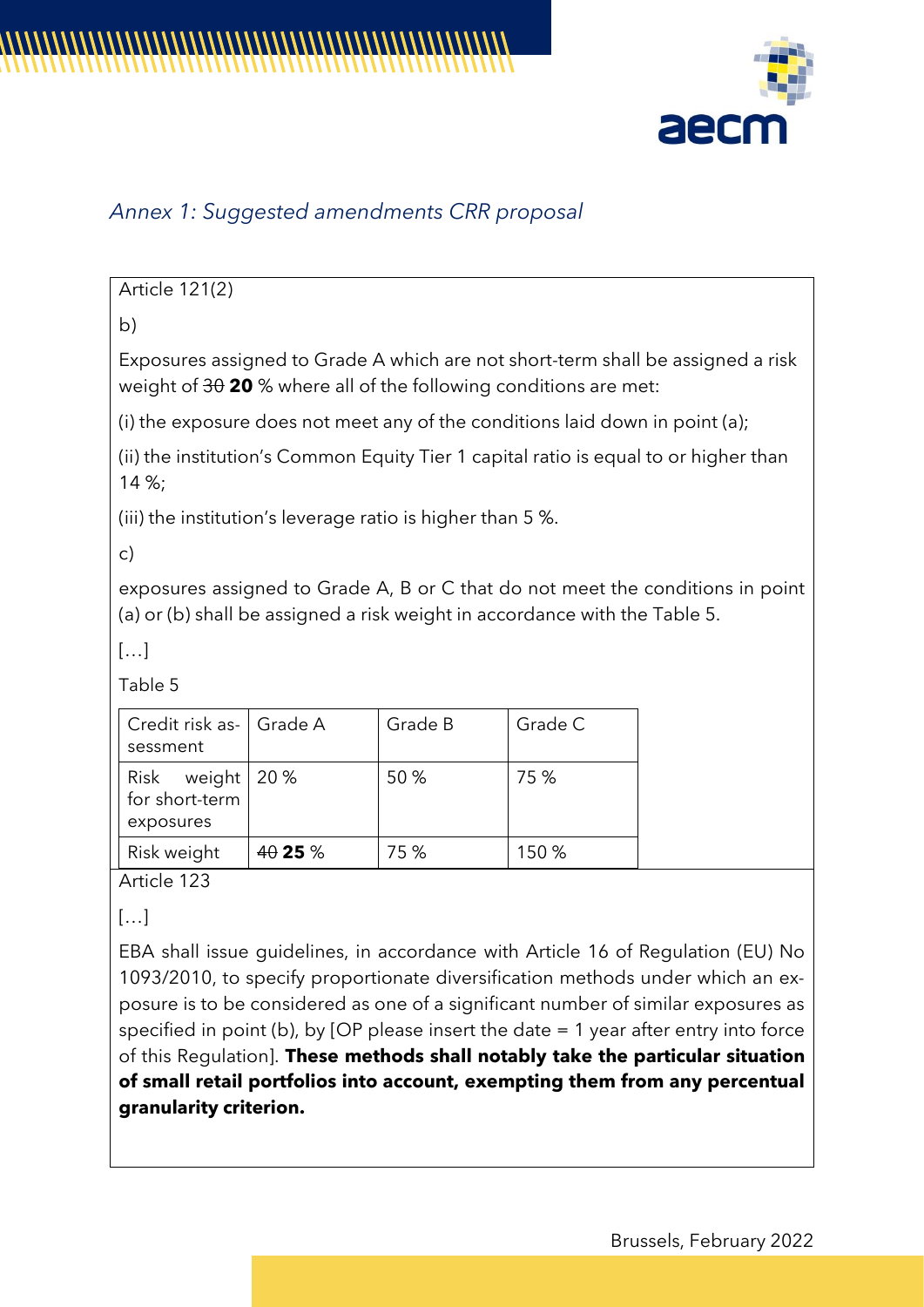

#### Article 128

[…]

**3. Institutions that have received the prior permission of the competent authorities, may assign a risk weight of 100 % to subordinated loan exposures, including their risk mitigation techniques, incurred under legislative programmes to promote specified sectors of the economy that comply with all of the following conditions:**

**(a) the legislative programs provide significant subsidies, including in the form of guarantees or counter-guarantees by national, regional or local governments, the European Union or by multilateral development banks, public development credit institutions as defined Article 429a(2) or international organisations, for the investment to the institution;**

Article 133

5. Institutions that have received the prior permission of the competent authorities, may assign a risk weight of 100 % to equity exposures**, including their risk mitigation techniques,** incurred under legislative programmes to promote specified sectors of the economy that comply with all of the following conditions:

(a) the legislative programs provide significant subsidies, including in the form of guarantees **or counter-guarantees** by **national, regional or local governments, the European Union or by** multilateral development banks, public development credit institutions as defined Article 429a(2) or international organisations, for the investment to the institution;

[…]

#### Article 213

 $[...]$ 

For the purposes of point (c), a clause in the credit protection contract providing that faulty due diligence or fraud by the lending institution **or the obligator** cancels or diminishes the extent of the credit protection offered by the guarantor, shall not disqualify that credit protection from being eligible. Any credit protection contract which can, in the event of fraud of the obligor, be cancelled or of which the extent of credit protection can be diminished, shall be considered to not meet those requirements.

 $[...]$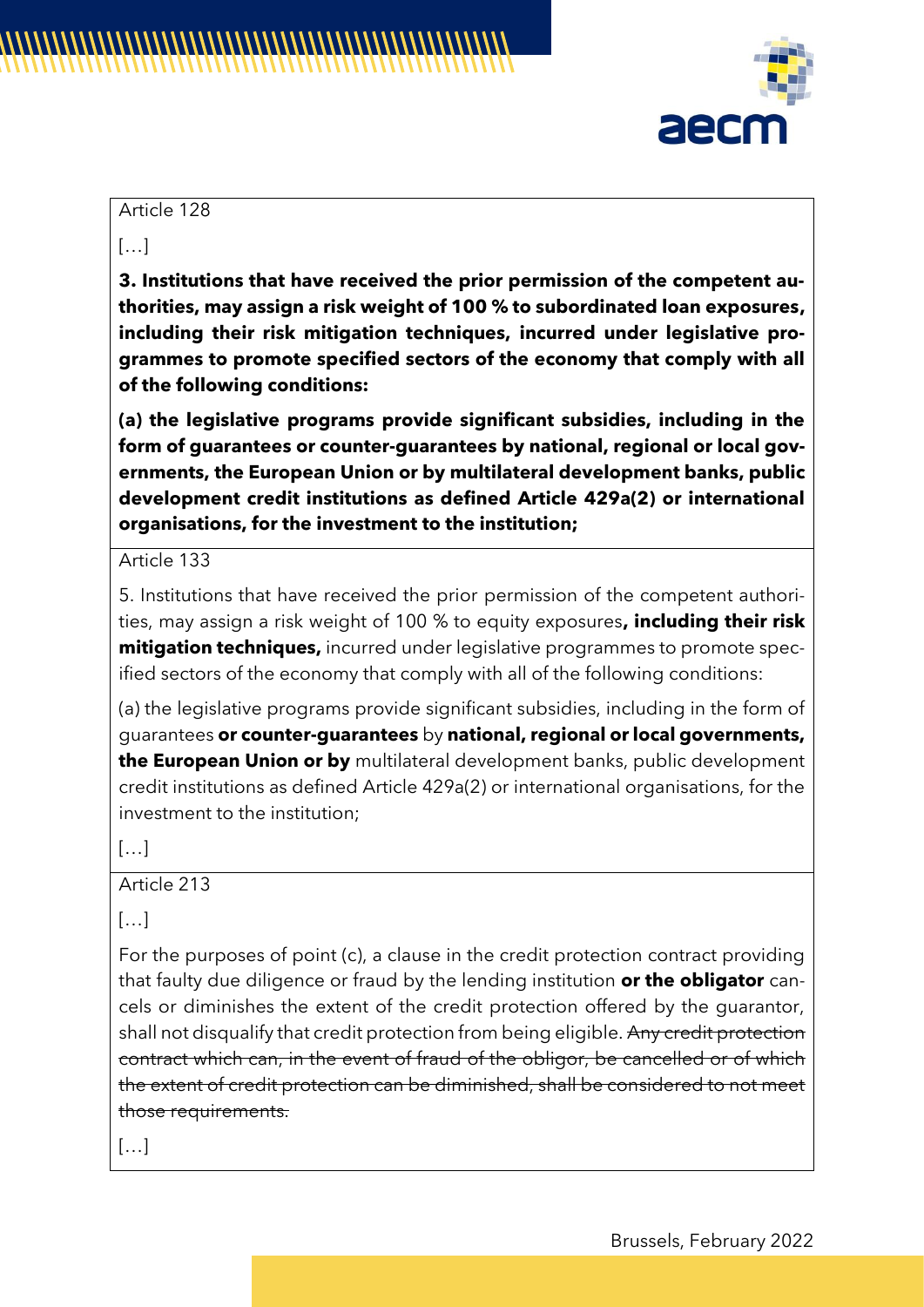

#### Article 449a

Disclosure of environmental, social and governance risks (ESG risks)

Institutions shall disclose information on ESG risks, including physical risks and transition risks, **for financings of companies that do not classify as SMEs and that exceed a financing volume of EUR 3 million**.

The information referred to in the first paragraph shall be disclosed on an annual basis by small and non-complex institutions and on a semi-annual basis by other institutions.

EBA shall develop draft implementing technical standards specifying uniform disclosure formats for ESG risks, as laid down in Article 434a, ensuring that they are consistent with and uphold the principle of proportionality.' For small and noncomplex institutions, the formats shall not require disclosure of information beyond the information required to be reported to competent authorities in accordance with Article 430(1), point (h).';

Article 465(3)

By way of derogation from Article 92(5)(a), point (i), parent institutions, parent financial holding companies or parent mixed financial holding companies, standalone institutions in the EU or stand-alone subsidiary institutions in Member States may, until 31 December 2032, assign a risk weight of 65 % to exposures to corporates for which no credit assessment by a nominated ECAI is available provided that that entity estimates the PD of those exposures, calculated in accordance with Part Three, Title II, Chapter 3, is no higher than 0,5 %.

Article 2

2. This Regulation shall apply from  $\frac{4 \text{ January } 2025}{20}$  **[OP please insert date = 24 months after date of entry into force of this Regulation]**, with the following exceptions: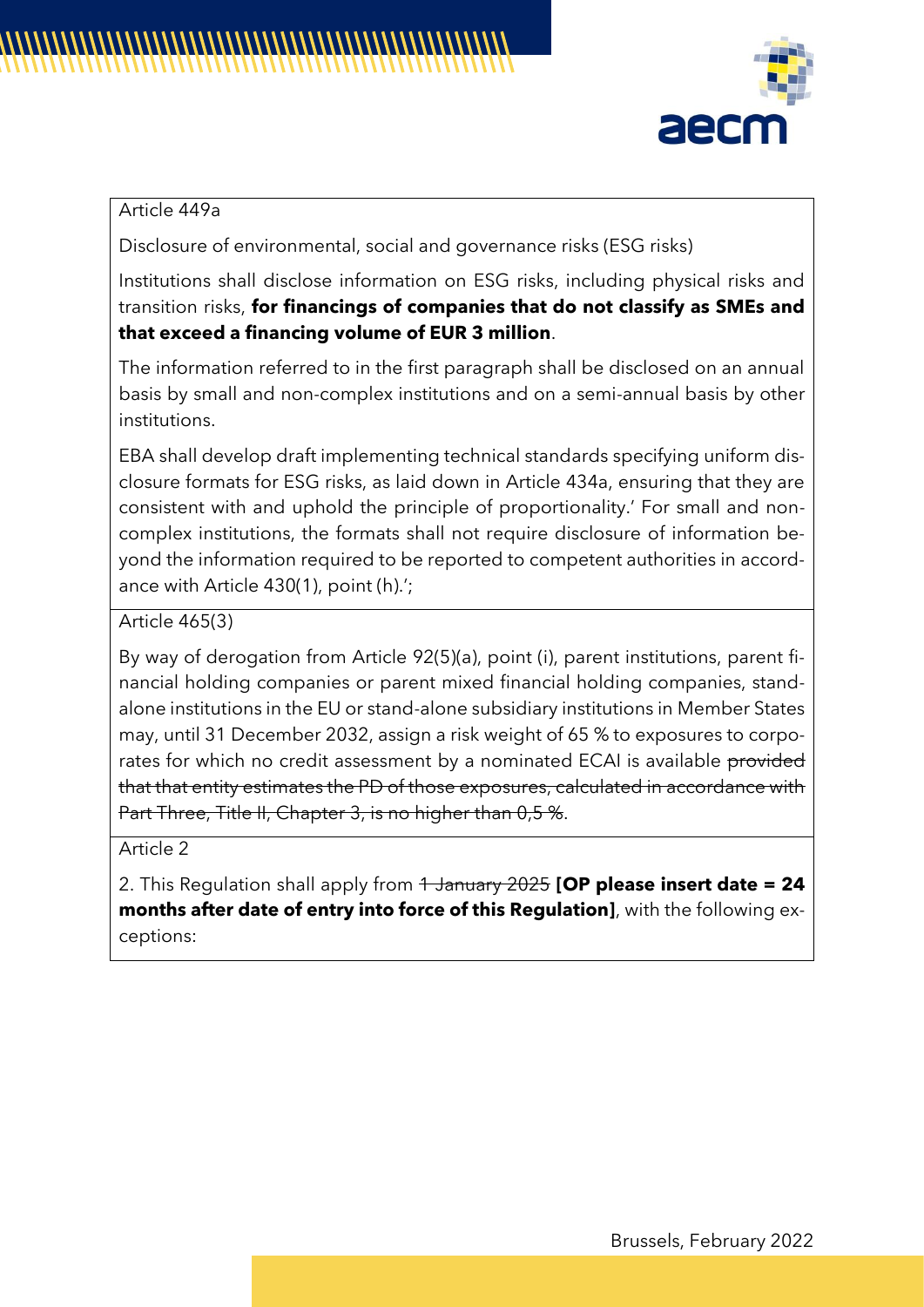



# *Annex 2: Suggested amendments CRD proposal*

#### Article 76

(b) in paragraph 2 the following subparagraph is added:

'Member States shall ensure that the management body **of institutions not qualifying as small and non-complex institutions as defined in Regulation (EU) No 575/2013 Article 4.1 (145)** develops specific plans and quantifiable targets to monitor and address the risks arising in the short, medium and long-term from the misalignment of the business model and strategy of the institutions, with the relevant Union policy objectives or broader transition trends towards a sustainable economy in relation to environmental, social and governance factors.';

Article 87a

5. EBA shall issue guidelines, in accordance with Article 16 of Regulation (EU) No 1093/2010, **and taking the principle of proportionality into account,** to specify:  $[...]$